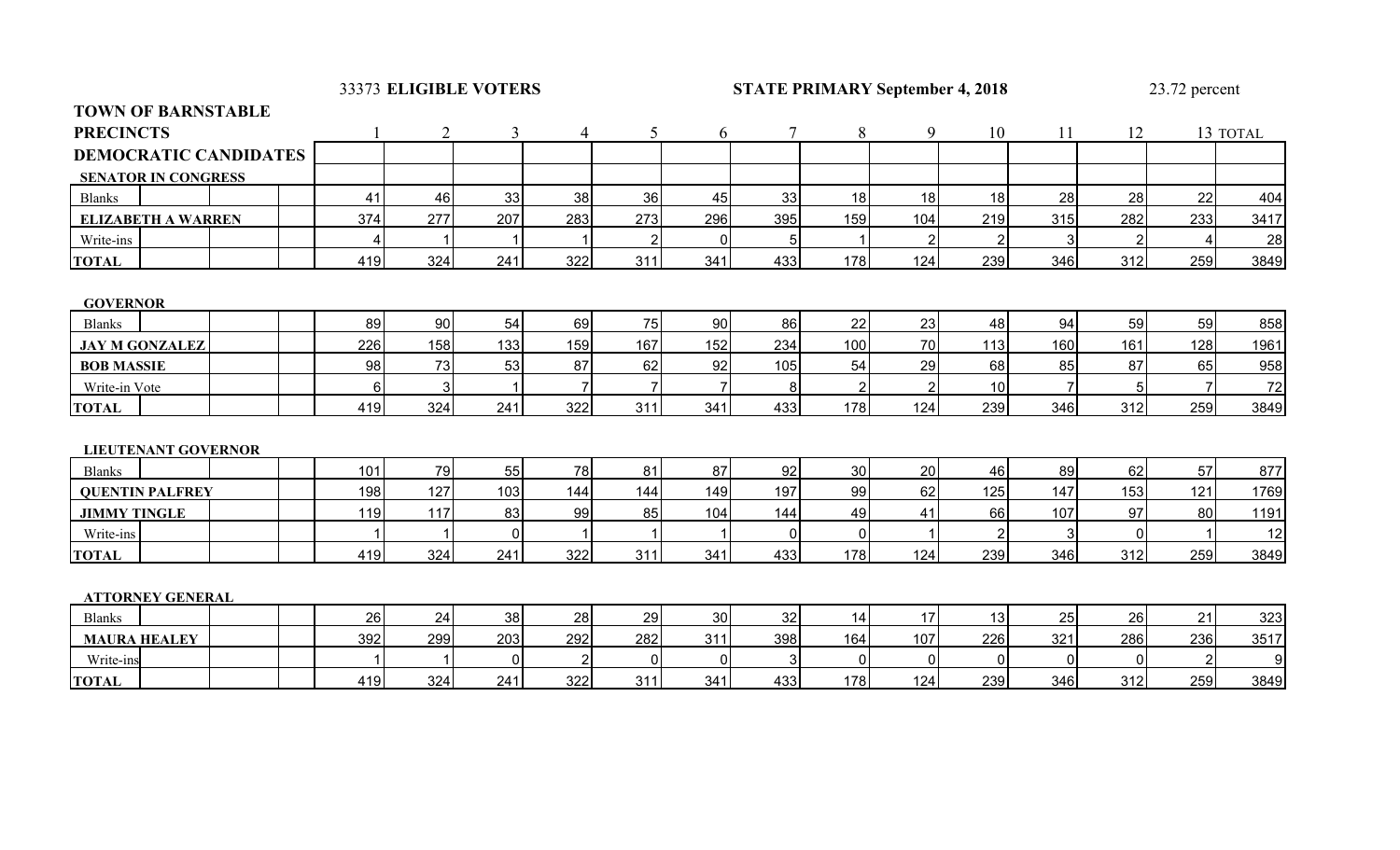## **SECRETARY OF STATE**

| <b>Blanks</b>                 | 11       | 8 <sup>1</sup> | 14             | 16               |          | 18          | 11          | 8           | $\overline{3}$ | 9            | 16           | 14          | 10 <sup>1</sup> | 145          |
|-------------------------------|----------|----------------|----------------|------------------|----------|-------------|-------------|-------------|----------------|--------------|--------------|-------------|-----------------|--------------|
| <b>WILLIAM FRANCIS GALVIN</b> | 303      | 236            | 166            | 206              | 226      | 251         | 316         | 117         | 87             | 174          | 233          | 218         | 176             | 2709         |
| <b>JOSH ZAKIM</b>             | 105      | 80             | 61             | 100              | 78       | 72          | 106         | 53          | 34             | 56           | 97           | 80          | 73              | 995          |
| Write-ins                     | ∩        | $\mathbf 0$    | $\Omega$       | $\mathbf 0$      | $\Omega$ | $\mathbf 0$ | 0           | $\mathbf 0$ | $\Omega$       | $\mathbf 0$  | $\mathbf{0}$ | $\mathbf 0$ | $\mathbf{0}$    | $\mathbf 0$  |
| <b>TOTAL</b>                  | 419      | 324            | 241            | 322              | 311      | 341         | 433         | 178         | 124            | 239          | 346          | 312         | 259             | 3849         |
|                               |          |                |                |                  |          |             |             |             |                |              |              |             |                 |              |
| <b>TREASURER</b>              |          |                |                |                  |          |             |             |             |                |              |              |             |                 |              |
| <b>Blanks</b>                 | 78       | 66             | 51             | 62               | 59       | 69          | 57          | 31          | 22             | 39           | 68           | 50          | 52              | 704          |
| <b>DEBORAH B GOLDBERG</b>     | 341      | 258            | 190            | 259              | 252      | 272         | 375         | 147         | 102            | 200          | 277          | 262         | 207             | 3142         |
| Write-ins                     | ∩        | $\mathbf 0$    | $\Omega$       |                  |          | $\mathbf 0$ |             | $\mathbf 0$ | 0              | $\mathbf 0$  |              | 0           | $\mathbf{0}$    | $\mathbf{3}$ |
| <b>TOTAL</b>                  | 419      | 324            | 241            | 322              | 311      | 341         | 433         | 178         | 124            | 239          | 346          | 312         | 259             | 3849         |
|                               |          |                |                |                  |          |             |             |             |                |              |              |             |                 |              |
| <b>AUDITOR</b>                |          |                |                |                  |          |             |             |             |                |              |              |             |                 |              |
| <b>Blanks</b>                 | 81       | 69             | 54             | 71               | 65       | 72          | 62          | 29          | 24             | 44           | 78           | 54          | 55              | 758          |
| <b>SUZANNE M. BUMP</b>        | 338      | 255            | 187            | 251              | 246      | 269         | 370         | 149         | 100            | 195          | 265          | 258         | 204             | 3087         |
| Write-ins                     | U        | $\mathbf 0$    | $\overline{0}$ | $\mathbf 0$      | $\Omega$ | $\mathbf 0$ |             | $\pmb{0}$   | $\Omega$       | $\mathbf{0}$ | 3            | $\mathbf 0$ | $\Omega$        |              |
| <b>TOTAL</b>                  | 419      | 324            | 241            | 322              | 311      | 341         | 433         | 178         | 124            | 239          | 346          | 312         | 259             | 3849         |
|                               |          |                |                |                  |          |             |             |             |                |              |              |             |                 |              |
| REPRESENTATIVE IN CONGRESS    |          |                |                |                  |          |             |             |             |                |              |              |             |                 |              |
| <b>Blanks</b>                 | 18       | $\overline{7}$ | 13             | 15               | 8        | 17          | 12          | 6           | $\overline{7}$ | $\bf 8$      | 11           | 11          | 11              | 144          |
| <b>BILL KEATING</b>           | 326      | 260            | 188            | 256              | 252      | 258         | 351         | 143         | 96             | 200          | 282          | 247         | 201             | 3060         |
| <b>BILL CIMBRELO</b>          | 75       | 57             | 40             | 51               | 51       | 66          | 70          | 29          | 21             | 31           | 52           | 54          | 47              | 644          |
| Write-ins                     | $\Omega$ | $\pmb{0}$      | $\mathbf 0$    | $\mathbf 0$      | $\Omega$ | $\mathbf 0$ | $\mathbf 0$ | $\pmb{0}$   | 0              | $\mathbf 0$  |              | $\pmb{0}$   | $\mathbf 0$     |              |
| <b>TOTAL</b>                  | 419      | 324            | 241            | 322              | 311      | 341         | 433         | 178         | 124            | 239          | 346          | 312         | 259             | 3849         |
|                               |          |                |                |                  |          |             |             |             |                |              |              |             |                 |              |
| <b>COUNCILLOR</b>             |          |                |                |                  |          |             |             |             |                |              |              |             |                 |              |
| <b>Blanks</b>                 | 107      | 90             | 61             | 84               | 81       | 95          | 92          | 33          | 23             | 52           | 85           | 70          | 72              | 945          |
| <b>JOSEPH C FERREIRA</b>      | 312      | 234            | 180            | 238              | 229      | 245         | 339         | 145         | 100            | 187          | 260          | 242         | 187             | 2898         |
| Write-ins                     |          | $\mathbf{0}$   | $\mathbf{0}$   | $\boldsymbol{0}$ |          |             |             | $\mathbf 0$ |                | 0            |              | 0           | $\mathbf{0}$    | 6            |
| <b>TOTAL</b>                  | 419      | 324            | 241            | 322              | 311      | 341         | 433         | 178         | 124            | 239          | 346          | 312         | 259             | 3849         |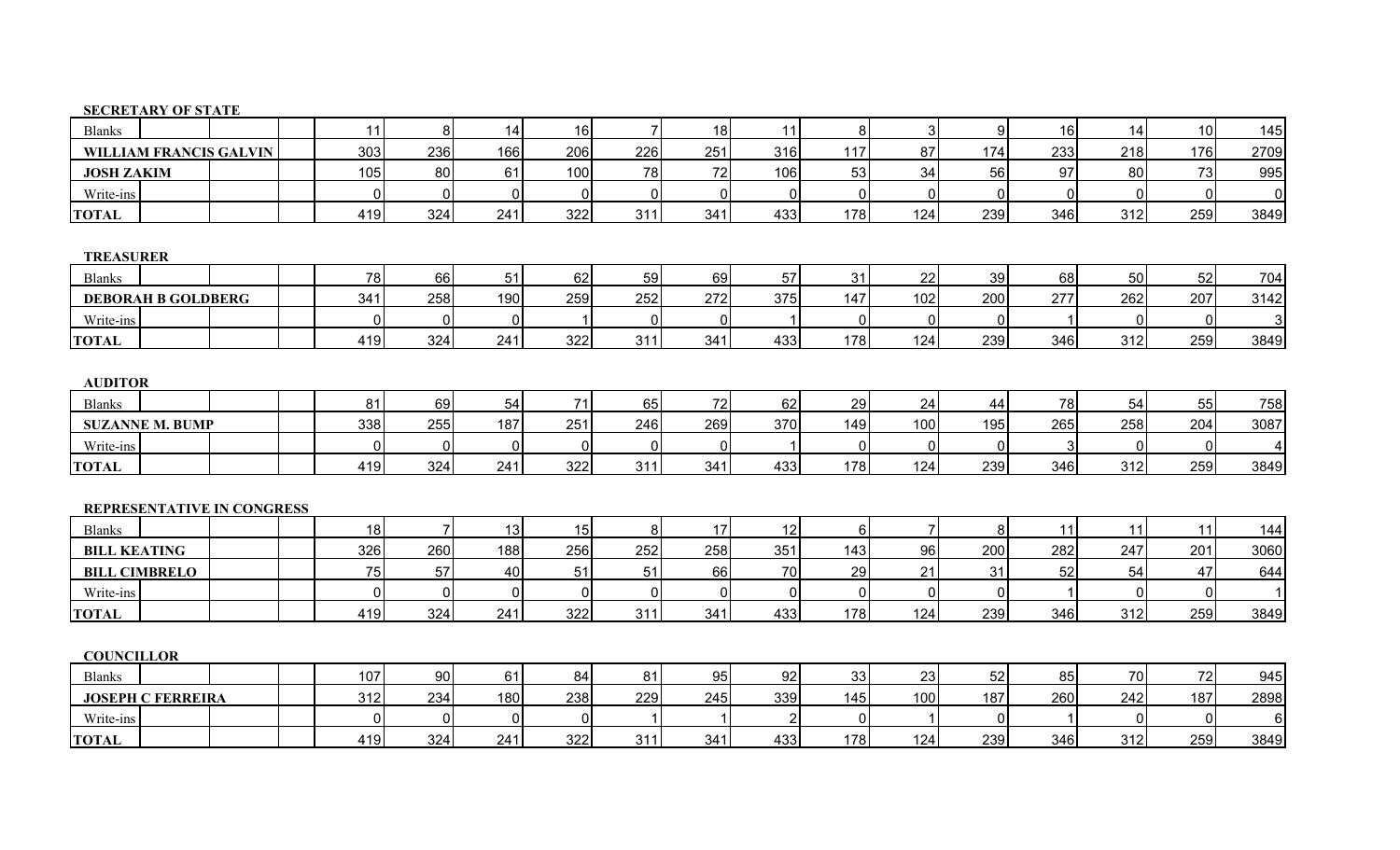## **SENATOR IN GENERAL COURT**

| <b>Blanks</b>           |  | 49  | 46  | 46  | 49  | 49  | 52  | 51  | 22  | 10 <sub>1</sub> | $\sim$ | 21  | 39     | 29  | 512  |
|-------------------------|--|-----|-----|-----|-----|-----|-----|-----|-----|-----------------|--------|-----|--------|-----|------|
| <b>JULIAN ANDRE CYR</b> |  | 369 | 278 | 195 | 273 | 262 | 288 | 381 | 156 | 104             | 212    | 310 | 271    | 230 | 3329 |
| Write-ins               |  |     |     |     |     |     |     |     |     |                 | ∩∣     |     | $\sim$ |     | 81   |
| <b>TOTAL</b>            |  | 419 | 324 | 241 | 322 | 311 | 341 | 433 | 178 | 124             | 239    | 346 | 312    | 259 | 3849 |

|                     | REPRESENTATIVE IN GENERAL COURT-1st BARNSTABLE District |  |                 |  |  |  |  |  |  |     |
|---------------------|---------------------------------------------------------|--|-----------------|--|--|--|--|--|--|-----|
| <b>Blanks</b>       |                                                         |  | 75 <sub>1</sub> |  |  |  |  |  |  | 751 |
|                     | <b>STEVEN LEIBOWITZ</b>                                 |  | 225             |  |  |  |  |  |  | 225 |
| <b>JOSHUA MASON</b> |                                                         |  | 119             |  |  |  |  |  |  | 119 |
| Write-ins           |                                                         |  |                 |  |  |  |  |  |  |     |
| <b>TOTAL</b>        |                                                         |  | 419 <b> </b>    |  |  |  |  |  |  | 419 |

## **REPRESENTATIVE IN GENERAL COURT-2nd BARNSTABLE District**

| <b>Blanks</b> |  |  | 69  |     | 58  | 55  | 65  | 78  | 33  | 23  | 42' |  | 51<br>ا ت | 528  |
|---------------|--|--|-----|-----|-----|-----|-----|-----|-----|-----|-----|--|-----------|------|
| PAUL J CUSACK |  |  | 255 | 187 | 263 | 256 | 275 | 354 | 145 | 101 | 197 |  | 208       | 2241 |
| Write-ins     |  |  |     |     |     |     |     |     | ΩI  |     |     |  |           |      |
| <b>TOTAL</b>  |  |  | 324 | 241 | 322 | 211 | 341 | 433 | 178 | 124 | 239 |  | 259       | 2772 |

## **REPRESENTATIVE IN GENERAL COURT-5TH BARNSTABLE**

| Blanks              |  |  |  |  |  |  | 68  | 63  | 131 |
|---------------------|--|--|--|--|--|--|-----|-----|-----|
| <b>JACK STANTON</b> |  |  |  |  |  |  | 276 | 246 | 522 |
| Write-ins           |  |  |  |  |  |  |     |     | ີ   |
| <b>TOTAL</b>        |  |  |  |  |  |  | 346 | 312 | 658 |

#### **DISTRICT ATTORNEY**

| <b>Blanks</b> |  | 410<br>- 10 | 323 | 239 | $\mathbf{A} \mathbf{A}$<br>◡ + + | 307 | 338 | 424  | 175 | 122 | 235 | 341 | 307        | 255 | 3802 |
|---------------|--|-------------|-----|-----|----------------------------------|-----|-----|------|-----|-----|-----|-----|------------|-----|------|
| Write-ins     |  |             |     |     |                                  |     |     | ומ   |     |     |     |     |            |     |      |
| <b>TOTAL</b>  |  | 41 O<br>ت ۱ | 324 | 24  | າາາ<br>∠∠د                       | 244 | 341 | 4331 | 178 | 124 | 239 | 346 | 240<br>◡ ≀ | 259 | 3849 |